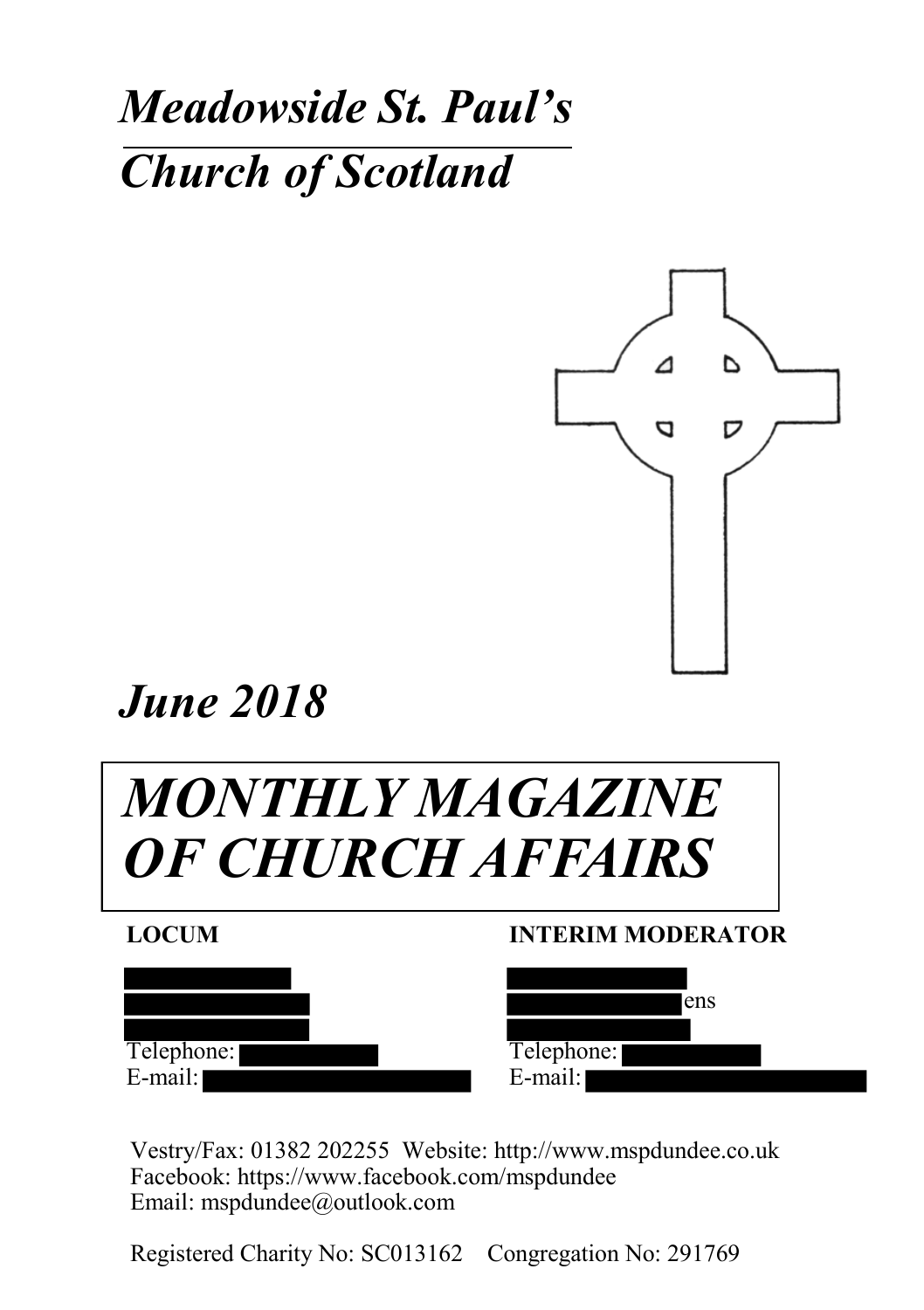## **CONGREGATIONAL CALENDAR**

| June   | 10             | 11 am                | Morning Worship                           |
|--------|----------------|----------------------|-------------------------------------------|
|        | 13             | $12$ noon $-1.30$ pm | Church open for prayer                    |
|        | 17             | $11 \text{ am}$      | Morning Worship                           |
|        | 20             | $12$ noon $-1.30$ pm | Church open for prayer                    |
|        | 24             | $11 \text{ am}$      | Morning Worship - Holy                    |
|        |                |                      | Communion                                 |
|        | 27             | $12$ noon $-1.30$ pm | Church open for prayer                    |
| July   | 1              | $10 \text{ am}$      | Morning Worship (note change)<br>of time) |
|        | $\overline{4}$ | 12 noon - 1.30 pm    | Church open for prayer                    |
|        | 8              | $10 \text{ am}$      | Morning Worship                           |
|        | 11             | $12$ noon $-1.30$ pm | Church open for prayer                    |
|        | 15             | $10 \text{ am}$      | Morning Worship                           |
|        | 18             | $12$ noon $-1.30$ pm | Church open for prayer                    |
|        | 22             | $10 \text{ am}$      | Morning Worship                           |
|        | 25             | $12$ noon $-1.30$ pm | Church open for prayer                    |
|        | 29             | $10 \text{ am}$      | Morning Worship                           |
| August | 5              | 10 am                | Morning Worship                           |

#### **CONGREGATIONAL REGISTER**

**Death**

#### **SYMPATHIES**

All of us would wish to record our sympathies to our Beadle, Brian Millar, who lost his son so tragically and unexpectedly early in May. We, as Brian's MSP family, send our love, support and prayers to him and his family as they come to terms with this loss.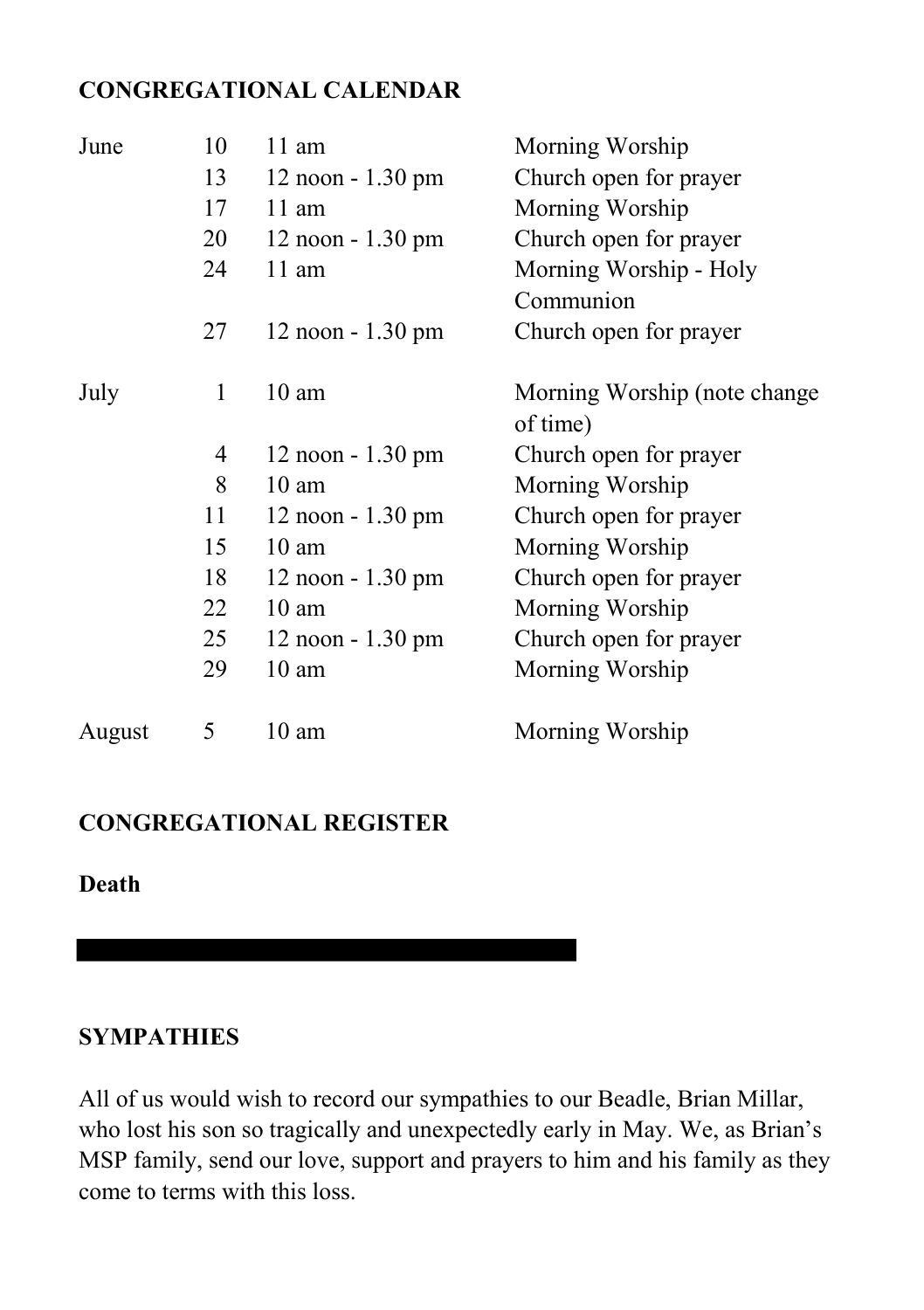## **FROM OUR INTERIM MODERATOR**

Dear Friends,

How often have you heard your own name being called out by someone? Suddenly you turn round, only to discover that you're name is shared by others. Or maybe you've called out someone's name yourself, a friend further along the street, recognised from behind perhaps.

Well, our Old Testament lectionary readings for June begin with 1 Samuel 3:1- 10 and someone calling out in the night, "Samuel!, Samuel!" At first the boy Samuel assumed that it must be old Eli calling him, but eventually Eli realises that it was the Lord, so he instructs the boy to reply, "Speak, Lord, your servant is listening." Does God speak to us in that kind of way? And if he does, do we respond with our own equivalent of "Speak, Lord, your servant is listening" ? We may not actually hear our name being spoken in the night, but I believe that God does call us and speak to us.

Many years ago, when I was being considered as a potential candidate for Ministry, I had to present a children's talk as part of the assessment process. I began with a stuffed hedgehog which, like the subject of the Monty Python dead parrot sketch, looked alive but turned out to be a thoroughly deceased hedgehog.

What was the point of that hedgehog? Well, I had also brought along a Bible. It was a beautiful looking, pristine, Authorised Version, leather-bound Bible, and the edges of its pages were covered in gold leaf, so that they were difficult to separate. Once separated they would have been fine, but this bible had sat on a shelf for many years and so had never been opened and used.

I then compared it to a bible which had belonged to Mary Slessor, the Dundee missionary to Nigeria. Her Bible was quite different. Its pages were well worn, and all of them were covered in hand-written notes, recording Mary's thoughts as she read and reread them. Hers was a living bible, unlike the dead bible which had sat pristine and unused on a shelf for many years. Not only that her Bible had inspired her to act, to educate herself, and to respond to the call of the Gospel to go to all peoples everywhere, to teach them and make them disciples of Jesus. God spoke to her through her Bible.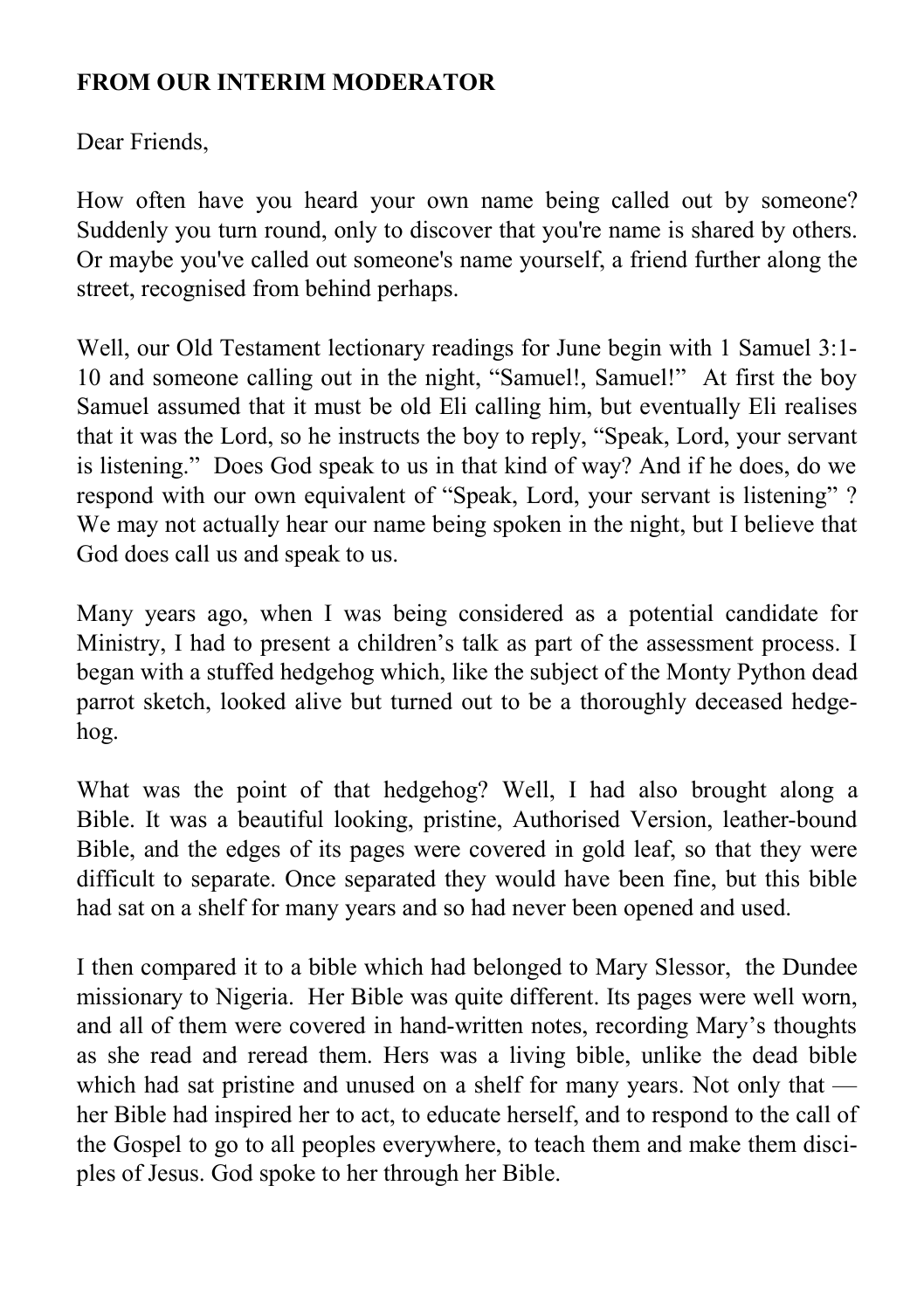Many years later, I became one of those assessing potential candidates for ministry, and I met many people who have sensed God's call, people who have been willing to give up successful careers, to uproot themselves and their families, to spend years studying, and to take considerable financial risks, just because somehow they have sensed the voice of God calling them by name. Who knows, one of them may end up applying for Meadowside St Paul's and St Andrew's. But, more to the point, all of them were people like yourselves, ordinary members of congregations who were listening for God and who were prepared to answer, "Speak, Lord, your servant is listening." Of course, God doesn't call everyone to ministry. He may simply point you to tasks needing done where you are, or to people needing your help and support. The question is, are you listening and prepared to respond?

During June, Lewis Rose will step down as locum. As Interim Moderator, I am extremely grateful for his work with Meadowside St Paul's before and after the linkage, and I know that he has been greatly appreciated, both within the church and in the wider parish. All of us owe him a debt of gratitude, and I'm sure you would want to join me in wishing him well for the future.

Also, at the end of June, I will hand over to Rev Caroline Taylor as Interim Moderator. It has been a privilege to serve you in this way, and I know that Caroline will serve you well until a new minister is eventually inducted. In the meantime, you remain in my thoughts and prayers, and as a member of Presbytery, I look forward to attending an induction in due course.

Your Interim Moderator,

Rev David A Collins

## **A SCRIPTURE READING - SAMUEL 3: 1-10**

In those days, when the boy Samuel was serving the Lord under the direction of Eli, there were very few messages from the Lord, and visions from him were quite rare. One night Eli, who was now almost blind, was sleeping in his own room; Samuel was sleeping in the sanctuary, where the sacred Covenant Box was.

Before dawn, while the lamp was still burning, the Lord called Samuel.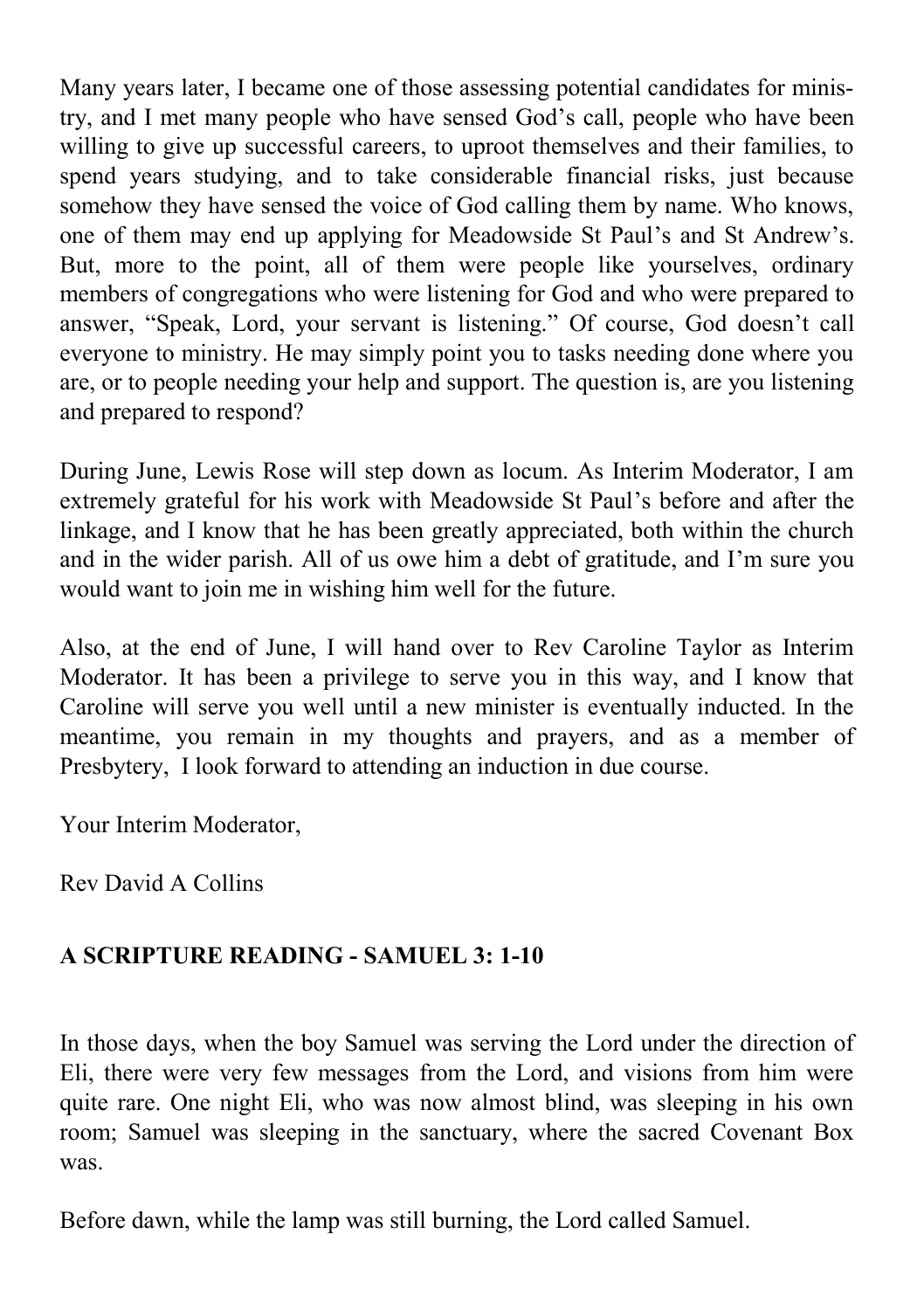He answered, "Yes, sir!" and ran to Eli and said, "You called me, and here I am." But Eli answered, "I didn't call you; go back to bed." So Samuel went back to bed.

The Lord called Samuel again. The boy did not know that it was the Lord, because the Lord had never spoken to him before. So he got up, went to Eli, and said, "You called me, and here I am."

But Eli answered, "My son, I didn't call you; go back to bed."

The Lord called Samuel a third time; he got up, went to Eli, and said, "You called me, and here I am."

Then Eli realized that it was the Lord who was calling the boy, so he said to him, "Go back to bed; and if he calls you again, say, 'Speak, Lord, your servant is listening.'" So Samuel went back to bed.

The Lord came and stood there, and called as he had before, "Samuel! Samuel!" Samuel answered, "Speak; your servant is listening."

## **MAY WE HEAR AND RESPOND TO THE VOICE OF GOD**

Holy God, you search us out and know us better than we know ourselves. As Samuel looked to Eli for help to discern your voice, and as the disciples looked to Jesus for your wisdom on the Sabbath, so raise up in our day faithful servants who will speak your word to us with clarity and grace, with justice and true compassion. We pray through Christ, the Word made flesh.

Amen.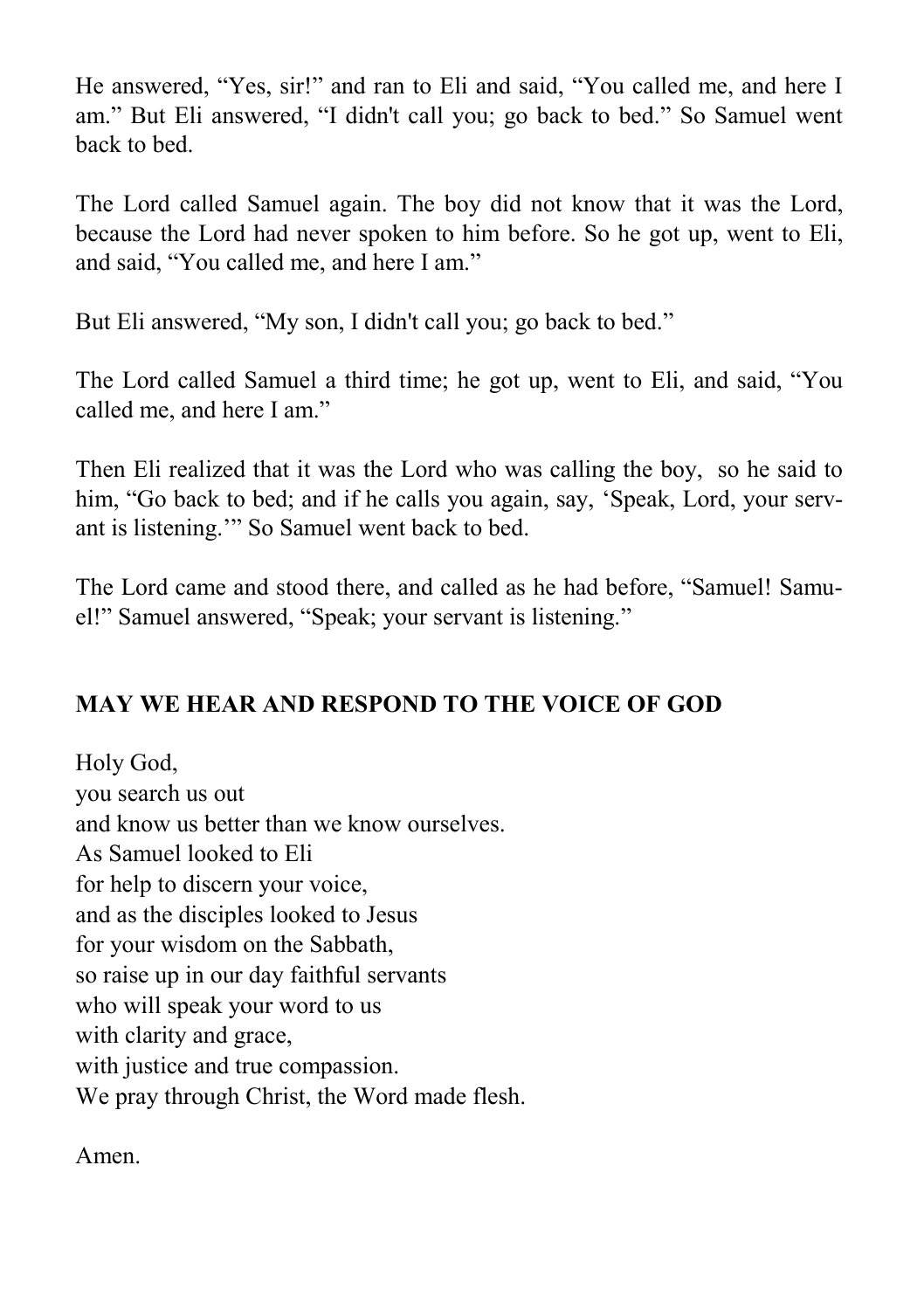## **FROM OUR LOCUM**

My friends,

In my previous job as an Airport Chaplain, along with my colleagues, one of the most common things that we experienced in our airports was that of being and working in a building site. Similarly, life can be like a building site experience which enables us to keep moving on, but who or what do we build on?

I am sure we are familiar with what could be termed the most popular form of construction that has been invented by man and that is LEGO. It out-builds all the construction firms in the world and it is termed as a children's toy. If you were to build a column of about 40,000,000,000 LEGO bricks it would reach the moon. There are 915 million ways to combine six LEGO bricks and laid end to end, the number of LEGO bricks would reach more than five times around the world.

As people of faith and members of the Church we are continually in the construction business and maybe as great as the LEGO Company only in a way of building relationships.

One of the verses in one of my favourite hymns which was sung at the service for the dedication of the new Scottish Parliament and its building goes like this:

*"Let us build a house where love can dwell, and all can safely live, a place where saints and children tell how hearts can learn to forgive; built of hopes and dreams and visions, rock of faith and vault of grace; here the love of Christ shall end divisions: All are welcome, all are welcome all are welcome in this place."*

I would say that this is part of our role as God's ambassadors here on earth, God welcomes all sorts and we loiter and move around our communities we create a place where all sorts people feel welcome, valued and appreciated for who and what they are. These times can be a stressful.

I cannot let this letter go by without saying something about the soccer World Cup which will be starting in a few weeks where all nations are represented by teams and fans travelling to Russia.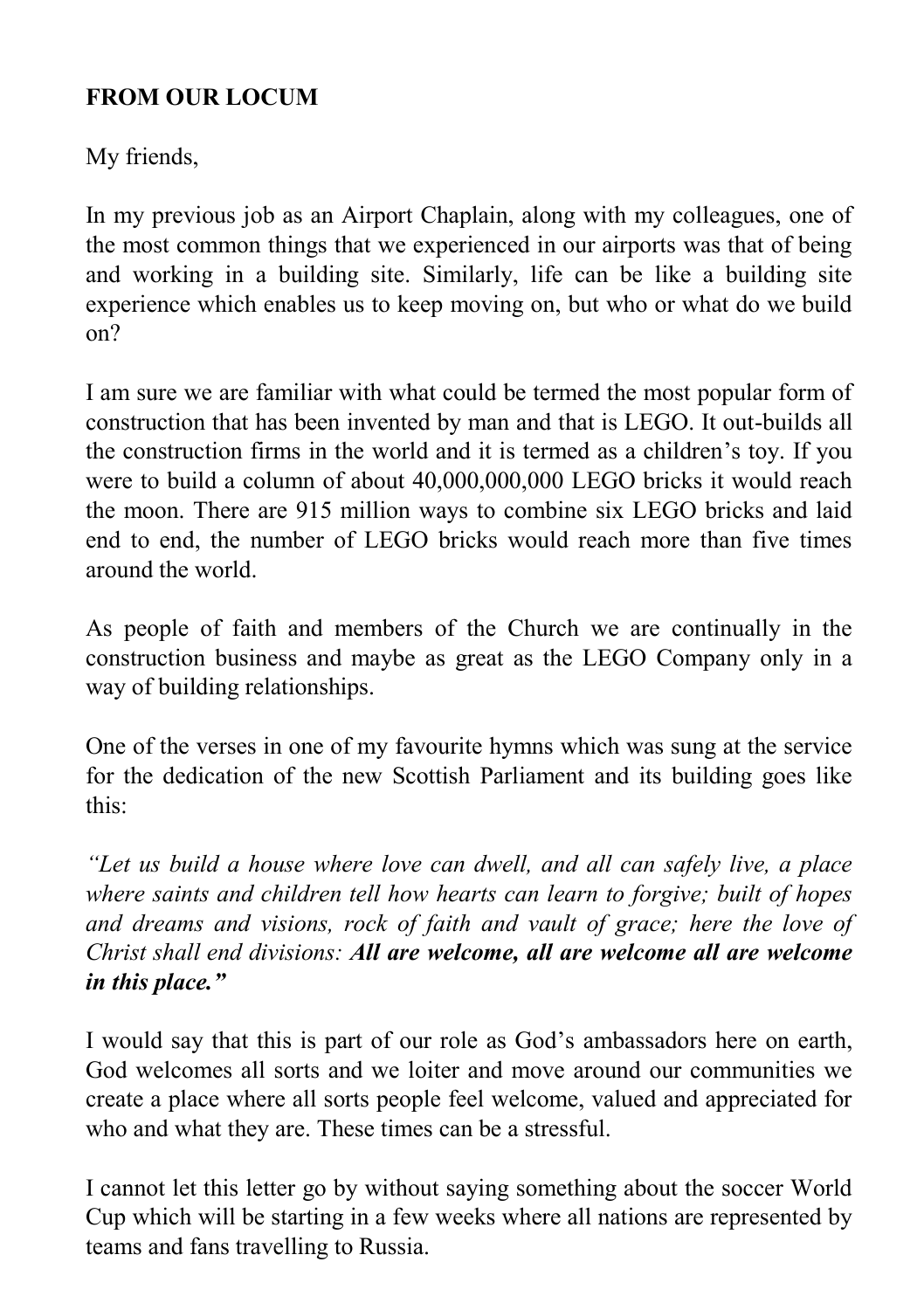Each one hoping that they as a team or fan will have a victory to celebrate with the winning of the cup. Players hoping that they do well, and fans convinced that their team will also play well.

As we build relationships, let us use what the word LEGO means which is PLAY WELL and if we do that then we will "*build a house where hands will reach beyond the wood and stone to heal and strengthen, serve and teach, and live the Word they've known. Where the outcast and stranger bear the image of God's face; let us bring an end to fear and danger." Where all are welcome, all are welcome, all are welcome in this place.*

I would also like to say that during my time here at Meadowside St. Paul's we have all shared something of my favourite hymn and helped to build a house together, I have enjoyed our chats and conversations, made many new friends and so I wish everyone at Meadowside St Paul's the very best of wishes as you become builders of the new house which you will build in partnership with others on the shoulders of the saints who have gone before you.

Lewis

## **CHRISTIAN AID 'BIG BREKKIE' BRUNCH**

The main hall was abuzz with good fellowship – and the sizzling of bacon - after the morning service on 20th May, when friends from the Steeple, St Andrew's and Gilfillan Churches joined Meadowside St Paul's members for a 'Big Brekkie' brunch to support Christian Aid. Bacon rolls, pastries, fruit, yoghurts, freshly baked scones and muffins all went down well, and to ensure that everyone knew the reason for the event, balloons, information cards and 'Daily Bread' newssheets decorated the hall and tables.

A total of £385 was raised through donations, and thanks to those who were able to 'Gift Aid' their contributions, Christian Aid will be able to reclaim a further £45 in tax. Training one builder to construct much-needed houses in Haiti costs £210, so the total proceeds of £430 will fund two!

A big thank–you to all who attended and donated so generously, and also to those who helped make the event such a success - setting up the hall, buying, preparing and serving the food and drink, and of course clearing up afterwards! Tesco also contributed some of the baked goods, for which we were most grateful.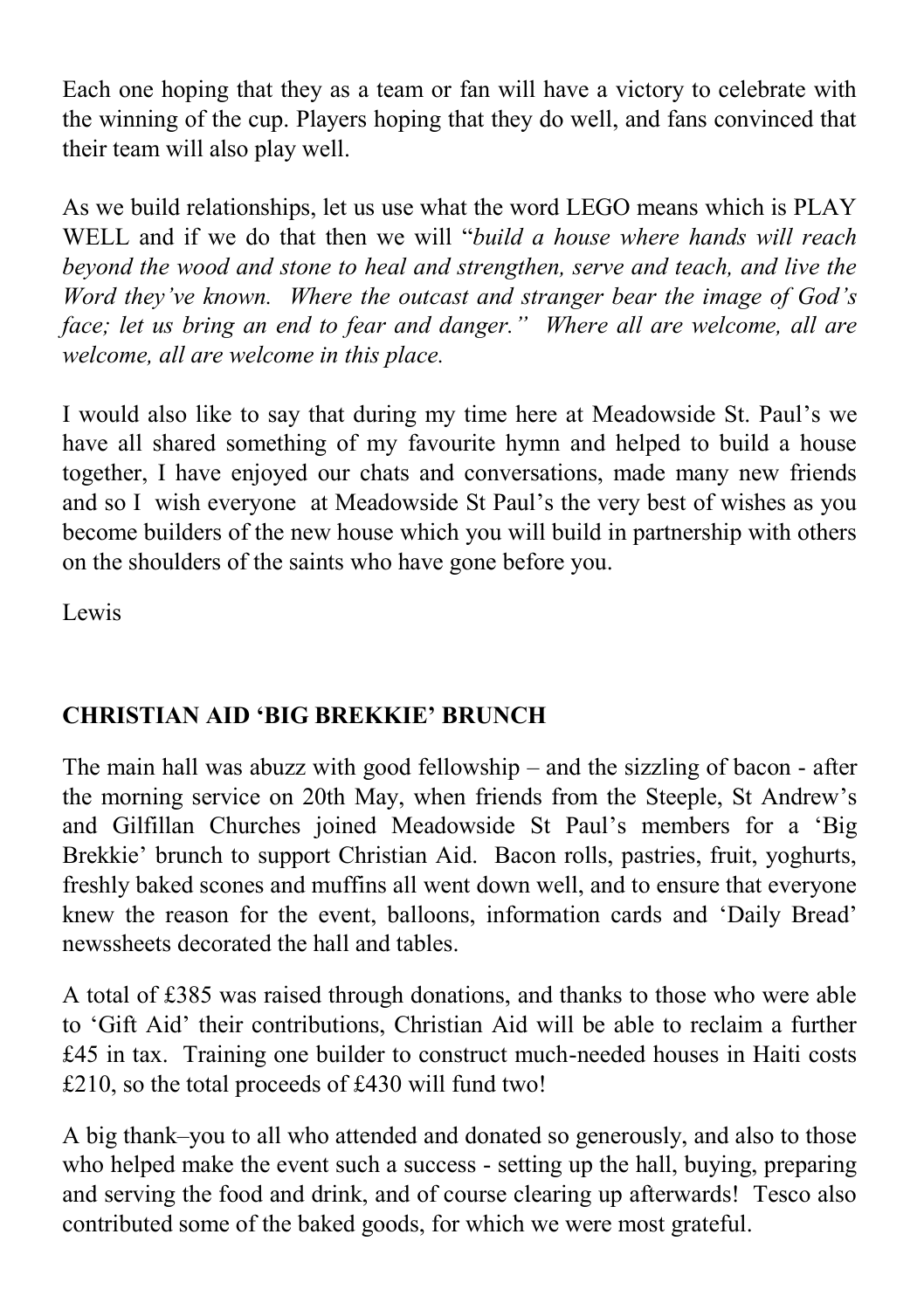This was a joint venture between the Steeple Church and Meadowside St Paul's, and it was a pleasure to work with Nardia Whisson, Alex and others in such a good cause.

Morag Stalker

## **AFTER SERVICE REFRESHMENT ROTA**

## **NEW VOLUNTEERS REQUIRED PLEASE!**

| 10th & 17th June      | Team 3 | Mrs Ingram                    |
|-----------------------|--------|-------------------------------|
| 24th June & 1st July  | Team 4 | Mrs Ross                      |
| 8th & 15th July       | Team 5 | Miss Ireland and Mrs Steinson |
| 22nd & 29th July      | Team 1 | Mrs Hutton and Mrs Mudie      |
| 5th $\&$ 12th August  | Team 2 | Mr Ross                       |
| 19th $& 26$ th August | Team 3 | Mrs Ingram                    |
| 2nd & 9th Sept        | Team 4 | Mr and Mrs Hazel              |
| 16th $& 23rd$ Sept    | Team 5 | Mrs Ross                      |
| 30th Sept & 7th Oct   | Team 6 | Miss Ireland and Mrs Steinson |

Could volunteers let please let me know if they are unable to do any of these dates.

Jan Ireland (

#### **SUNSHINE DRIVE**

This year's Sunshine Drive took place on Monday 28 May. Volunteer drivers each took their passengers on run in the countryside, before all meeting for refreshments at the Birkhill Inn. The sun shone very well this year and the trips ranged from the Top of the Law, to Cupar in Fife, with various points between. All enjoyed the sunshine and fellowship. Thanks are due to all who contributed to the success of the evening – Drivers, Caring Committee, and staff at Birkhill Inn.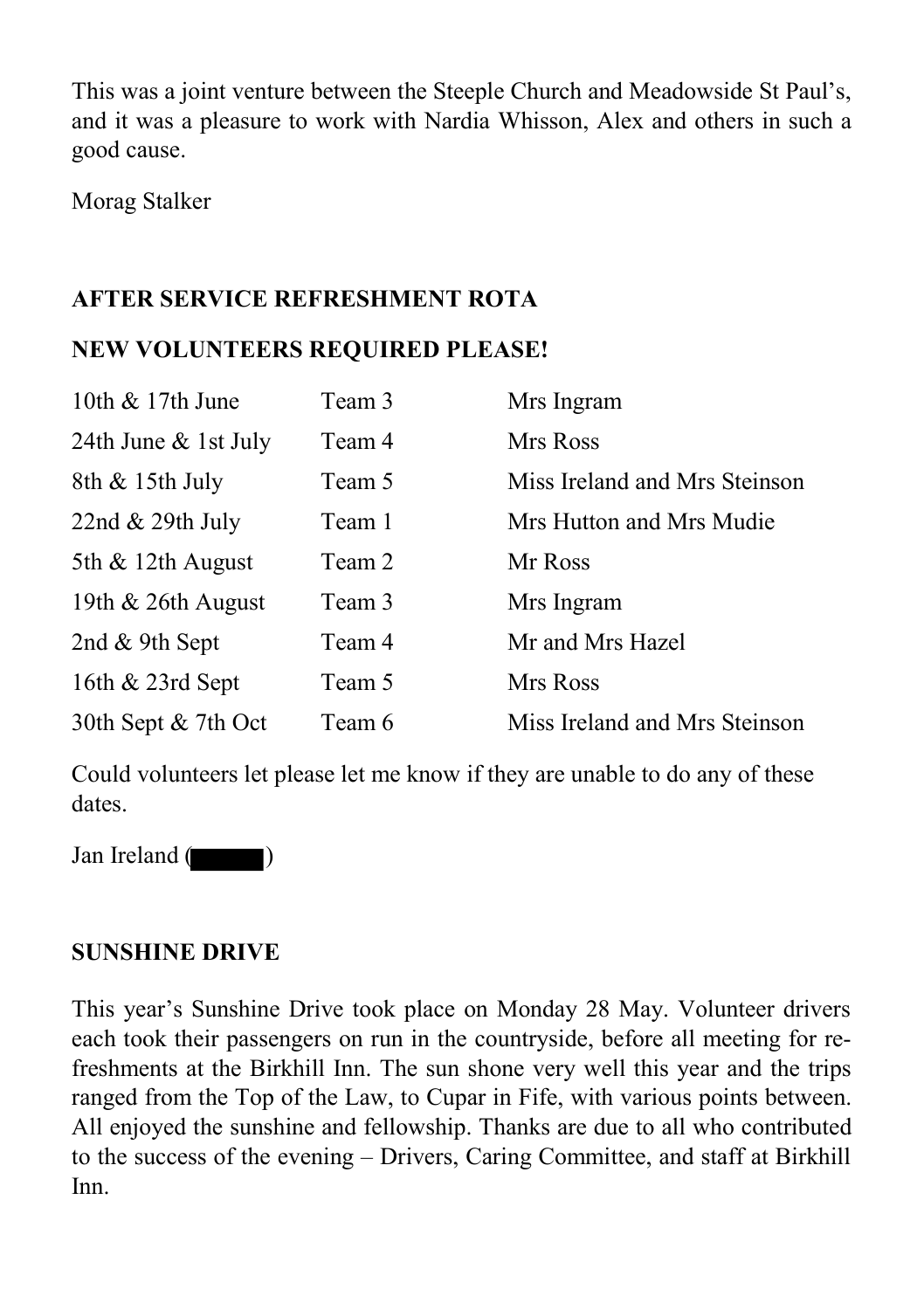## **TRIBUTE TO MORAG MacKENZIE**

The congregation was saddened earlier this year to lose Morag so suddenly. Morag (and her late mother, Mrs McLeod) had been stalwarts of the church since the days of St George's Church.

Morag brought sunshine around the church, and leaves behind a huge gap in our congregational life. She was always working, but more importantly she was always smiling – those talents do not always come together in one person, but in her they did. We have lost not only a loyal and devoted Elder, Hospitality Convener, Guild Committee Member and former Sunday School Teacher, but a much loved, and loving friend.

Our thoughts, prayer and support continue to be with Paul as we share in his loss.

Margaret Adamson

## **CONNECTIONS CAFÉ**

Connections Café, which started in February this year is a joint venture between St Andrews, MSP, the Steeple and we hope, in due course, St Mary's the four churches in the City Centre Cluster.

The café's aims are:

- to meet a recognised need to provide a safe friendly space for 'New Scots' and others to meet to make friends and practice speaking English.
- to reflect an understanding of hospitality which mirrors the welcome of God in Jesus Christ

Since the project began, many are the nationalities and age groups that have been catered for, and many friendships formed. If you are able to pop in at any point (between 10 and 12 on a Monday morning) then you will be made very welcome.

Over the summer months, the café will be held in the Steeple Church to avoid any potential clashes with our heating works.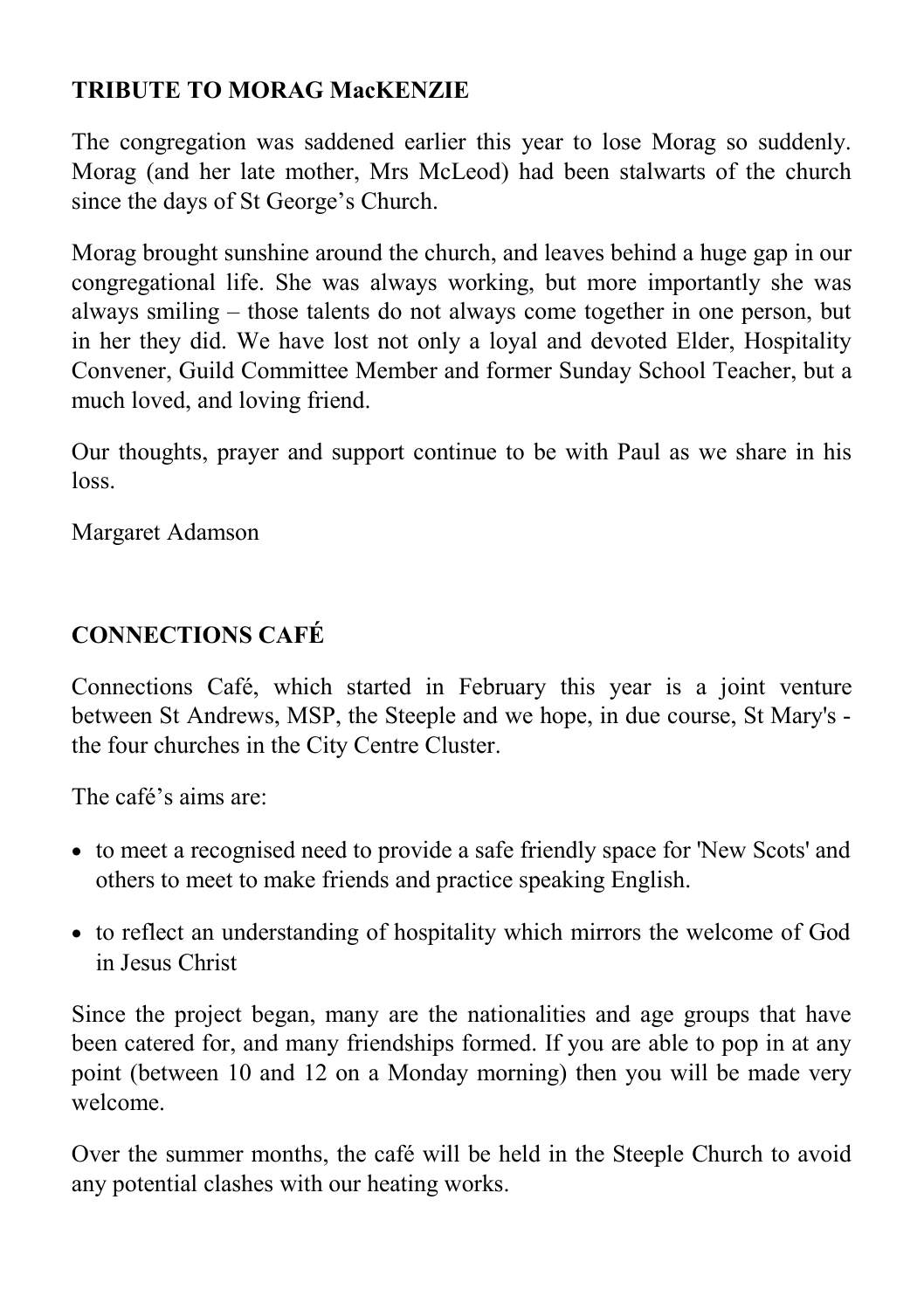#### **FLOWERS IN CHURCH**

We are indebted to the following for provision of flowers from May to July.

- May 6 The Dorcas Society
	- 13 Mr G. Morris
	- 20 Mrs M. Ingram
	- 27 Flower Fund
- June 3 Mr Earl Scott
	- 10 Margaret Adamson, in memory of Iain & Robin Adamson
	- 17 Flower Fund
	- 24 Mr B Millar
- July 1 Miss I. Birse
	- 8 Mrs I. Miller
	- 15 Flower Fund
	- 22 Mr & Mrs E. Hughes
	- 29 Flower Fund

If you do not already donate to the Flower Fund, but would like to do so, please contact Morag Stalker (tel. ) or speak to any member of the Flower Committee. The Committee are always grateful to hear suggestions of anyone who might appreciate receiving flowers after the service, or to have help with delivering these.

Morag Stalker

#### **SUNDAY CLUB**

Since Easter, the Sunday Club has been learning about Resurrection, Ascension and Pentecost, when the Power Holy Spirit came down to the Disciples like wind and fire. We made paper helicopters which flew spectacularly from the staircase in the hall. The next few weeks will be spent learning about Joshua.

We plan to have an outing, possibly to Broughty Ferry or Camperdown, on Sunday 1 July. As the Service should be over shortly after 11am, this should allow time to have a picnic lunch, followed by fun outdoors, weather permitting.

It has been good to see Chloe, Kaya and Oscar at Sunday Club, and new members are always welcome.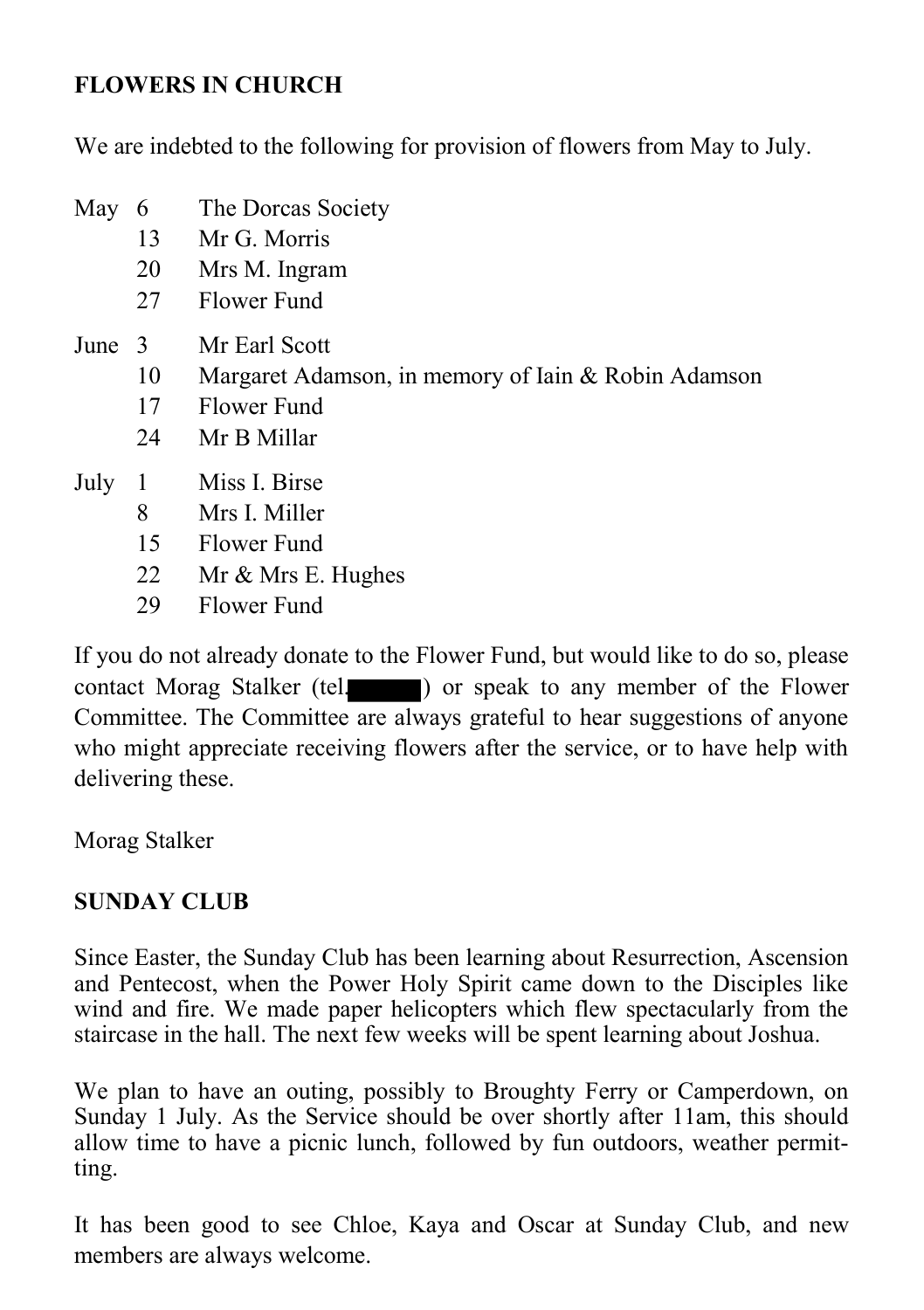#### **SONG OF THE WHALE**

Sonar booms in the dark blue sea I hear the beluga calling me through the tempest, storm and gale I hear the haunting song of the whale

Large grey humpback blowing free diving and rising in the surging sea from Arctic wastes and sunset pale I hear the haunting song of the whale

Lord and master of the deep the portals of Neptune's kingdom keep thrashing asunder from head to tail I hear the haunting sing of the whale

Entombed in oceans wide and deep by man his filthy lucre reap as hunters seek their Holy Grail I hear no more the song of the whale.

Jim Adams

#### **FAREWELL TO LEWIS!**

It hardly seems like two years since Lewis has been with us as Locum - but in fact his first Sunday with us was 28 May 2016. Since then, we've enjoyed his leading of worship Sunday by Sunday, his pastoral support., and his guidance over these early days of our linkage with St Andrews. It goes without saying that we are sad to see Lewis go - amongst the saddest will be the children who will miss not knowing what surprise he is going to produce from under the lectern each week!

We thank Lewis for his warmth, kindness and friendship, wish him & Joyce a long and happy second retirement, and hope that he will never be a stranger at Meadowside St. Paul's. Every blessing to you Lewis in this next stage of life!

Margaret Adamson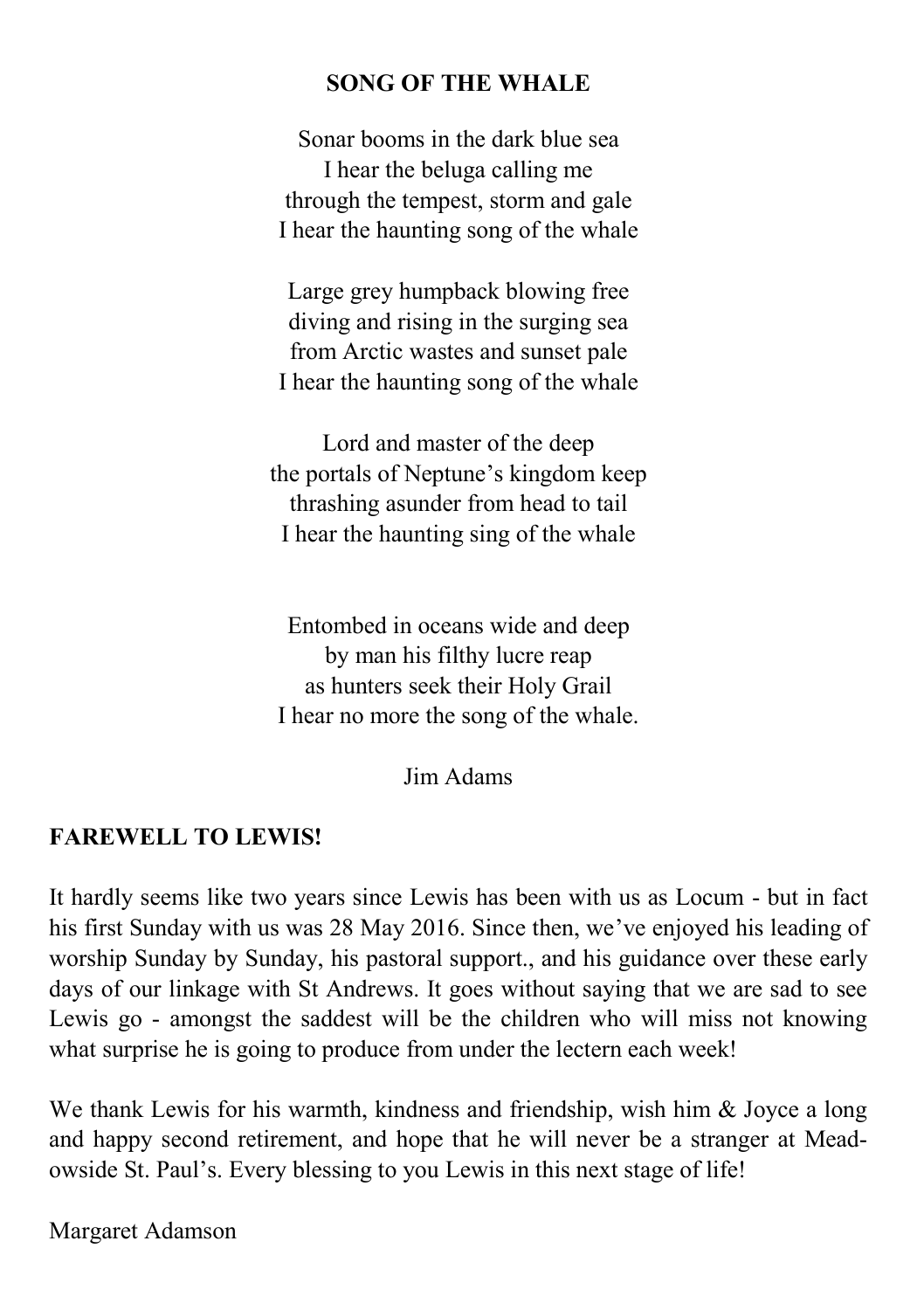## **THE GUILD**

With regular meetings finished for the session, members and friends are looking forward to their Summer Outing to Glendoick Garden Centre on Monday 11 June.

Programme plans for Session 2018 – 2019 are well underway.

Over a 3 year period, the Guild works on 6 projects, doing 2 each year, and these will be part of the Guild's programme. During Session  $2018 - 2019$ , the projects will be Seema's Project in Pune, India, which aims to build a hostel for women who have been involved in the sex industry and a home for children of the women, and the Sailors' Society which provides Chaplains to work in seaports in Britain.

The Guild will also hear about Project Linus, a nationwide charity which makes patchwork quilts and knitted blankets for sick, disabled or disadvantaged children.

If this seems rather serious, a lighter note is hit with Alistair Fiddes who will present a slide show with musical accompaniment and Morag Stalker invites everyone on a Road Trip through California on screen. In addition St Andrew's Guild have invited Meadowside St Pauls' Guild to join them on 4 December for a Christmas Party.

The Guild meets in the Lower Hall at 2pm, fortnightly on Mondays. The first meeting of the new session in on Monday 17 September. New members and visitors are always welcome. For more information, please contact Irene Birse or Morag Stalker.

## **FUNDRAISING & CHRISTIAN LIBERALITY**

"Mony a mickle maks a muckle", "Every little helps", "Look after the pennies and the pounds will look after themselves". Different ways of the saying the same thing. We can all help, no matter whether it is in a small way, or in a greater combined effort.

Christian Liberality in the form of regular giving to church funds has shown a decrease over the first 5 months of 2018, compared with the same period in 2017. Regular income is necessary for the church to fulfil its mission to the congregation and to the wider community.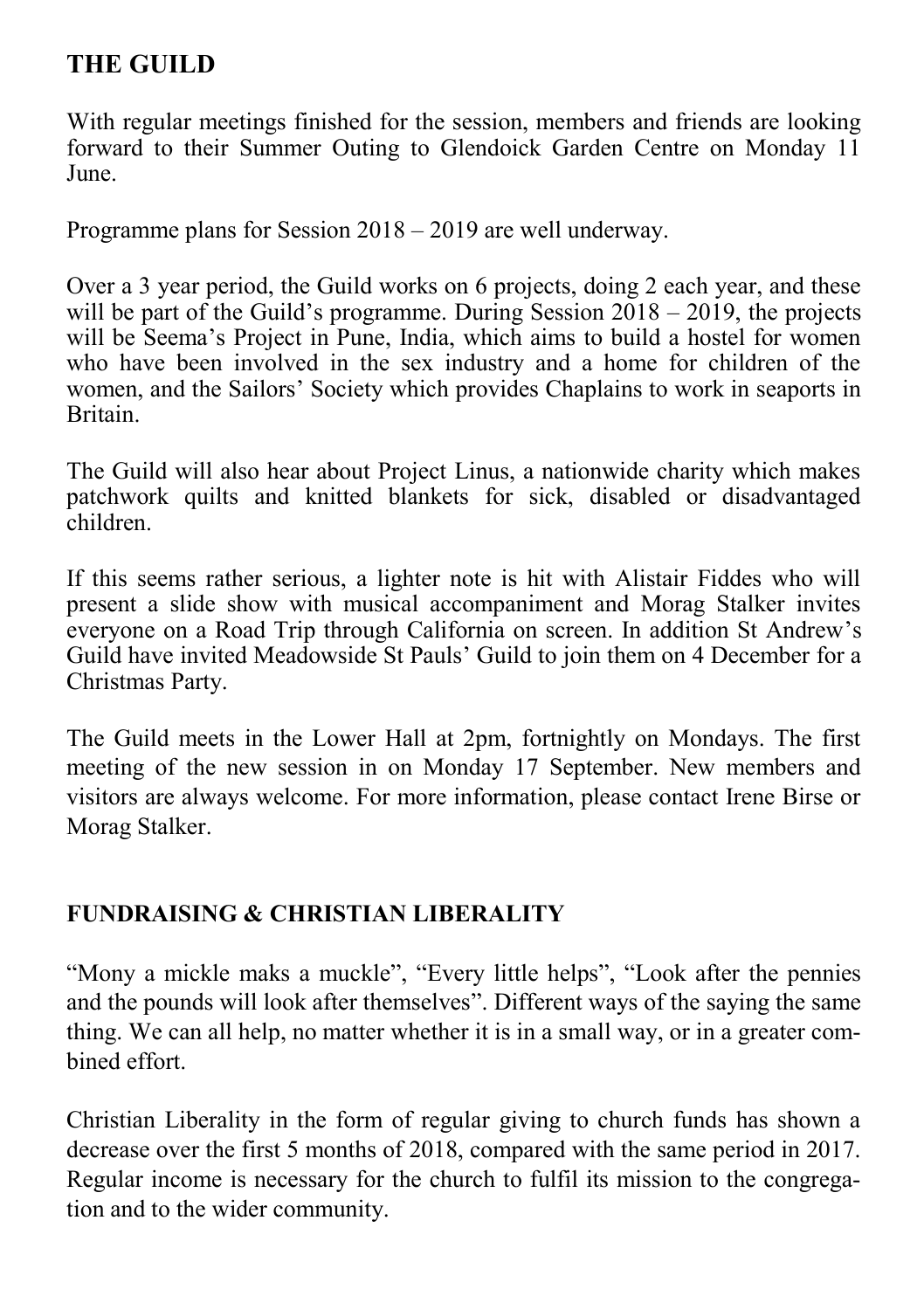Let us try to improve this situation for the remainder of the year. Below are some ideas, some of which will seem obvious, but still worth repeating:

- Weekly Freewill Offering envelopes are useful to remind us to give regularly. Fill them for each week, even if you unable to attend.
- If you are a tax-payer, you can increase your giving by the simple act of completing a gift aid form. This can be done for individual donations as well as for regular giving such as WFO envelopes.
- Fill up bottles or Smartie Tubes with your loose change.
- Seek out any old £1 coins, £5 notes or £10 notes which are no longer legal tender. These will still be accepted by the banks.
- Have a garage sale of items which you no longer need.
- Arrange a fundraising event, for example, a coffee morning, beetle drive, sponsored walk, quiz.
- Enter a crossword competition and donate your prize to Church Funds.

These are just a few suggestions – please contact the Board Clerk or Session Clerk if you have any ideas to maximise our income.

## **SCOUT GROUP - BEAVERS, CUBS & SCOUTS**

The past few months have been very active, with a wide variety of activities being undertaken by all sections. In March 2 Scouts and 2 Young Leaders took part in the Gang Show, and the rest of the Group greatly enjoyed attending a performance.

Since then, the Group had an evening at the Climbing Wall at Avertical World. A visit to the Police Station in Bell Street gave the opportunity to view the City Centre via the CCTV cameras. Two people were seen acting suspiciously around the Church Hall – but it was nothing to worry about, just two elders attending a meeting!

The Scouts attended a camp at Tannadice along with 16 Patrols from other groups Dundee and Angus. This was the Angus Scout Campsite near Forfar, not Tannadice Football Ground! Cubs and Beavers were under canvas at a Joint Camp of around 200 campers at the Dundee Scout Campsite at Douglaswood.

By the end of the session Jayden and Oliver will have completed their Chief Scout's Bronze Award, the highest award for Beavers, while Tammy will have completed the Chief Scout's Gold Award, the highest award for Scouts.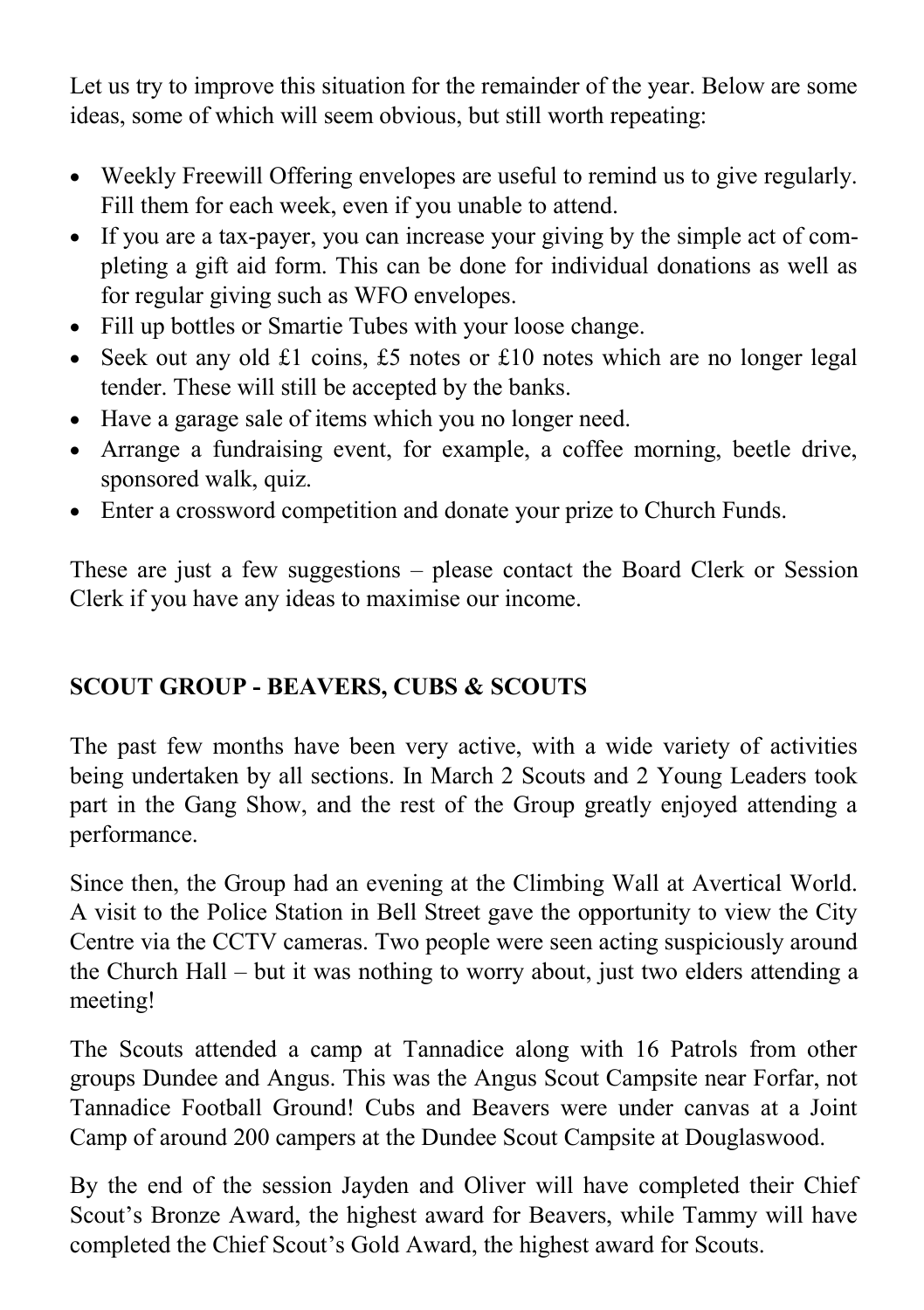The Scouts are planning an overnight "Urban Adventure" in Edinburgh, where they and members of 22nd Fintry, will visit Harry Potter sites, a trampoline centre and Edinburgh Zoo.

The whole group will have an evening at Broughty Ferry, weather permitting, and the last meeting of the session, on Thursday 28 June, is to be a Fundraising Evening to which all are invited. Look out for more information.

And this is all in addition to the "usual weekly stuff" such as working for badges for bookreading, hobbies and chefs.

Thanks are due to Fiona Smith, Group Leader, and all her team of Leaders and helpers.

The new session will start at the end of August and new members, boys and girls aged 6years and over, will be most welcome.

#### **A HAPPY SUMMER HOLIDAY TO ALL OUR READERS!**

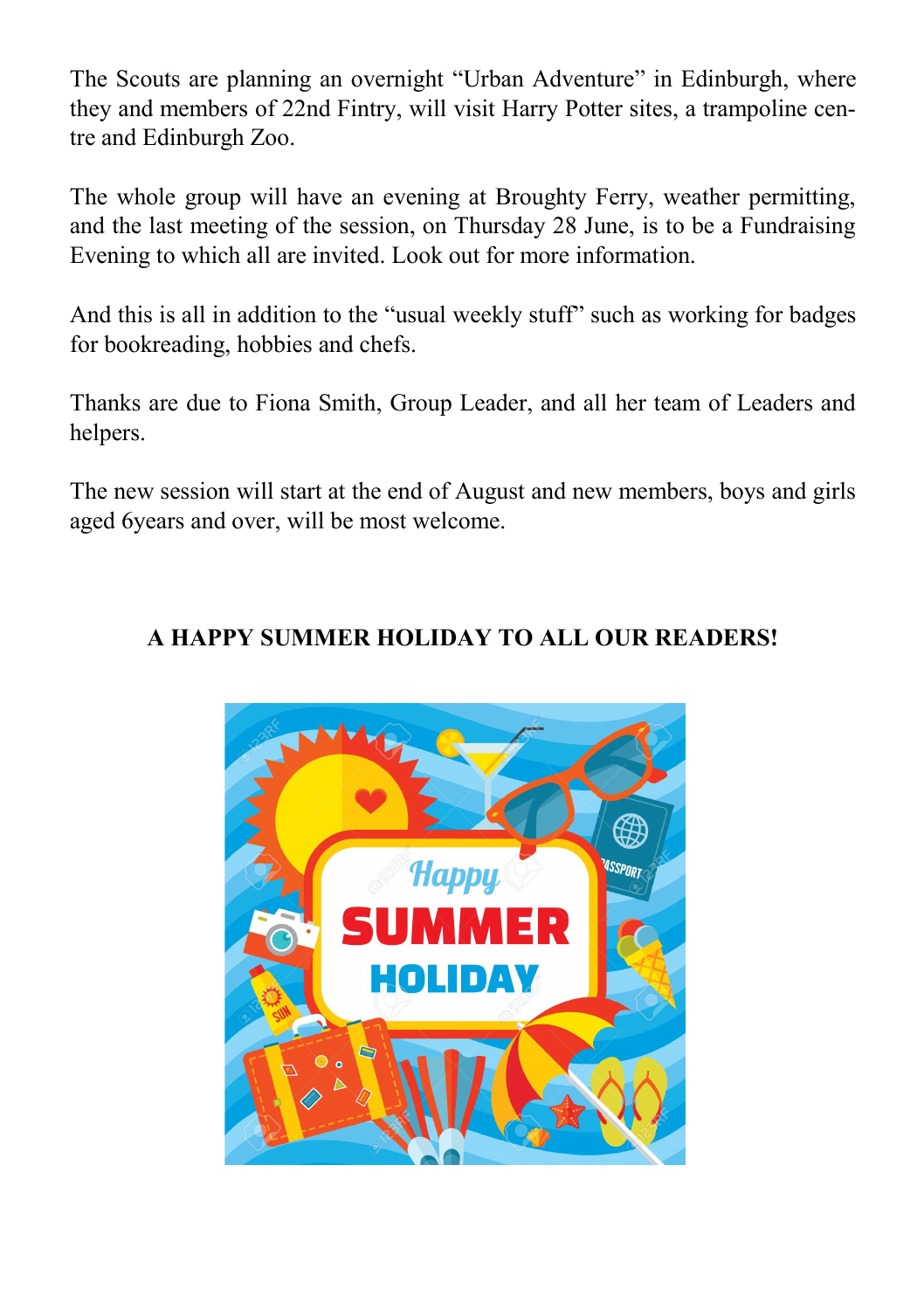#### **APPRECIATION FROM TRAIDCRAFT**



**Traidcraft Exchange** Kingsway, Gateshead, NE11 ONE, UK T+44 (0)191 4910591 F+44 (0)191 497 6562 www.traidcraft.org.uk

08 February 2018

Meadowside St Paul's Church



Dear Mrs Chisholm

The generosity of your church will make twice the difference when it comes to changing the future for Hidden Entrepreneurs. Thank you very much for your kind. donation of £300.00, proceeds of your monthly fairtrade tea and coffee donations, which will be doubled by the UK Government. This will help people in some of the world's poorest communities to invest in businesses that will help them earn enough to feed their families, send their children to school, and save for the future.

Your donation will fund projects in Kenya, Senegal and Bangladesh teaching people the skills they need to get more out of their hard work, helping entrepreneurs like Kashara, a farmer who took part in our projects in Kenya, come together to access training, learn business skills and negotiate better prices.

"Farming is much better as a business. Our parents farmed simply to eat, but farming gives us a good position to plan for new things. If you are employed by someone else, you have no freedom to plan."

Thank you so much for your generous gift and your ongoing commitment. Your support means we can work with even more hidden entrepreneurs across the world, making double the difference and helping them to turn their potential into profit.

Yours sincerely,

**Heather Thompson Trust Fundraising Manager**